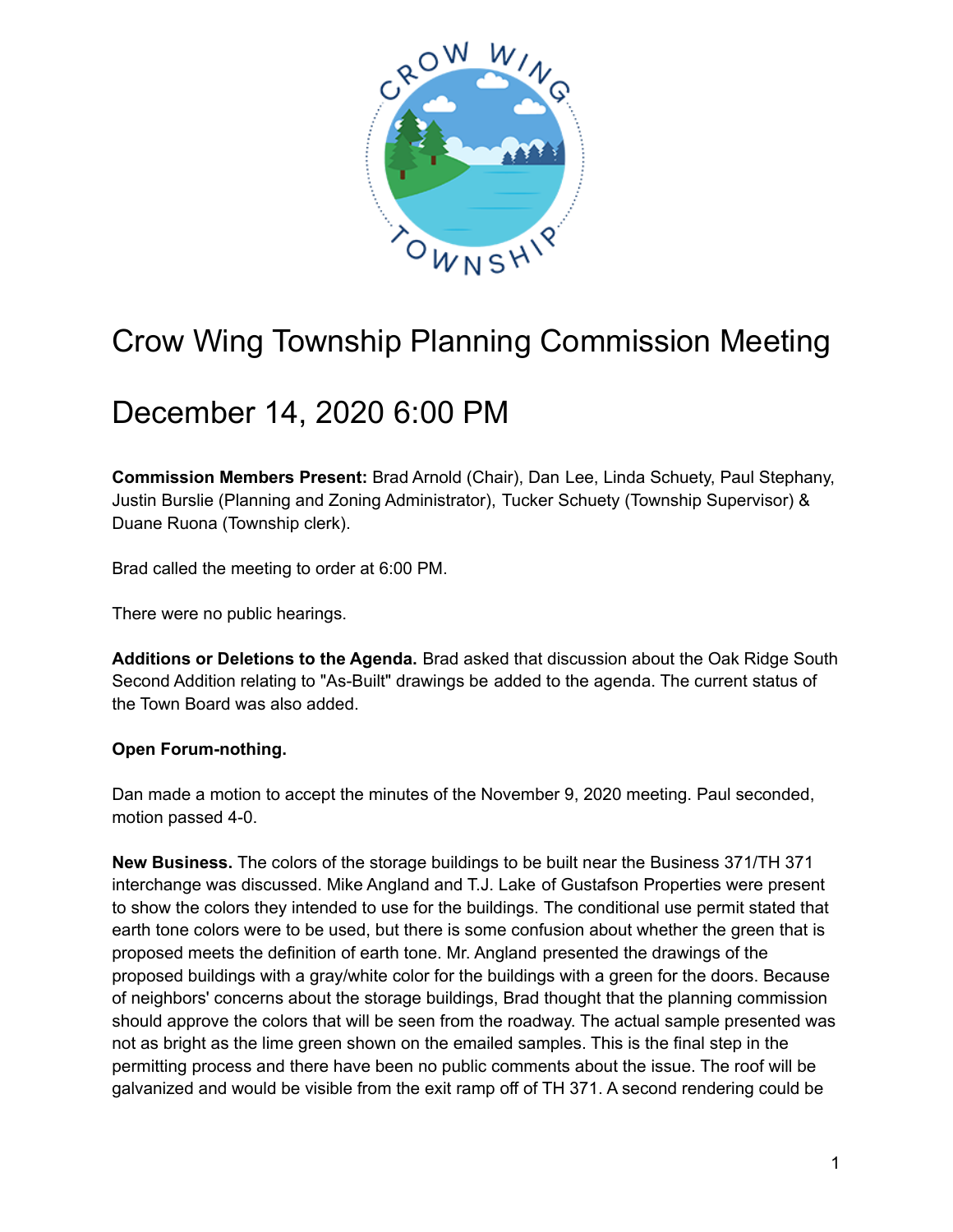charcoal doors with the green accent on the corners of the buildings. The owner wanted the green doors to match the logo of all the units they will be building. There was consensus from the Planning Commission to use the second rendering.

Tom Feierabend was present to respond to the letter sent to him by the Town Board. They requested an "as-built" stormwater plan drawing for the Oak Ridge South Second Addition plat before taking over Lone Oak Circle. The original drawing does not represent the actual stormwater plan. Lone Oak Circle was built before the plat was approved as a continuation of the existing 365 feet when Stone Ridge was taken over. Anderson Brothers Construction built the road and wrote a letter stating the road was built as requested. Tom will contact Jim Kramer to get the signed final stormwater plan.

Todd Holman of the Nature Conservancy was present to discuss the Cuyuna Lakes State Trail Concept Alignment and Camp Ripley Sentinel Landscapes Program. The Camp Ripley Sentinel Landscapes Program wants to protect the installation's military training mission and the landscape's wildlife management areas, watersheds, and agricultural resources. They want to keep a 10-mile radius of lands compatible with training. Residential encroachment and endangered species moving to areas within the camp are threats to the training mission of the camp. The construction of state trails that connect to the existing trail network is proceeding and possible corridors could follow the Mississippi River from Brainerd and Baxter down along Camp Ripley. Because the township is revising its Comprehensive Plan, Todd asked that the Camp Ripley Sentinel Landscapes Program and possible state trail corridors be considered in the plan.

**Under Old Business** the Future Land Use Map was discussed. Nate had three maps showing the possible commercial zoning options along the TH 371/ Business 371 corridor. Option #1 showed the entire corridor from Business 371 at the Brainerd city limits then along TH371 to the township limits as commercial zoning. Option #2 showed only Business 371 as commercial zoning. Option #3 showed the existing commercial zoning along Business 371/TH 371. Brad said that the Option #3 map was closest to previous discussions of the Planning Commission. Wetherbee Road and 50th Avenue should stay as Forested Residential instead of Rural Residential. St. Mathias Road and County Road 45 should be Rural Residential. The township labeling of districts/zones should be comparable to Crow Wing County's labels. The wetlands and topography that are on previous maps should be included in the new maps. The Camp Ripley buffer zone should be included also for any possible conflicts with towers or other structures. Justin said that Option #3 make it the most difficult to rezone property to Commercial in the Business 371/TH 371 corridor. Paul asked that the wetlands be shown on the map. The trail discussion will be added to the narrative section of the Comprehensive Plan. Justin will have a new map to review at the next meeting.

The violations at 6818 Wels Avenue and 6850 Wels Avenue were discussed. Nate Keller wrote a letter to the owners of 6818 Wels Avenue that has a structure without a permit on it. The owner told Justin that it was something being built to sell and not lived in. However there are some recreational vehicles on the property that are being lived in without any septic systems.